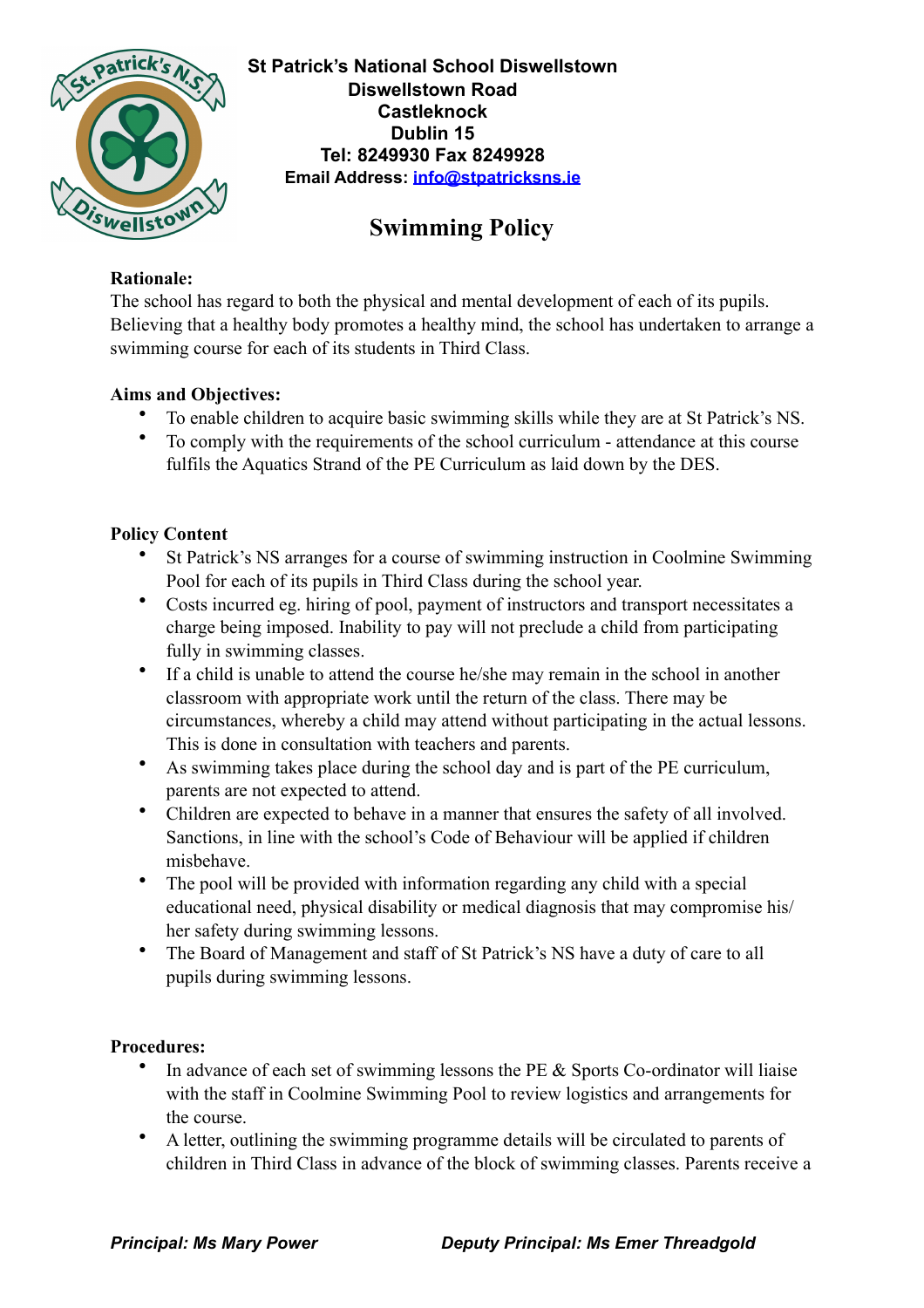#### **St Patrick's National School Diswellstown Diswellstown Road Castleknock Dublin 15 Tel: 8249930 Fax 8249928 Email Address: [info@stpatricksns.ie](mailto:info@stpatricksns.ie)**

payment request to pre pay for the swimming lessons through our online payment system.

- All children attending the course should wear their school tracksuits. Each child will need a suitable bag to carry his/her swimming gear. Sports bag or similar with secure zip or other fastening is advised.
- All items brought to the pool must be clearly labelled with the child's name. This includes the bag, tracksuit, socks, underwear and shoes. No valuables should be brought as all items are the responsibility of the owner.
- Each child must have his/her own swimming costume, towel, hair brush and swim cap.
- Coolmine operates a 'no cap, no swim' policy.
- Children are asked not to wear flip flops at the pool. Pool socks are recommended but not obligatory.

# **At the pool:**

- Children are expected to change independently and manage their personal belongings.
- School staff and garda-vetted parents will supervise inside the changing area and on the corridors to ensure the safety of all children. During the lesson, teachers and accompanying adults will observe and supervise the class groups from the deck.
- While in the pool, children must endeavour to obey the instructor's orders at all times and comply with the School's Code of Behaviour.
- At the end of the lesson, the children exit the pool immediately and safely and return to their changing room.
- Children are permitted to have a quick rinse in the shower. There is no facility to dry hair, so children should towel dry their hair adequately.
- Children are not permitted to eat or drink while on the bus or in the swimming pool building.

#### **Accidents:**

In the unlikely event of an accident at the pool, Coolmine Pool procedures will be followed. Parents will be contacted and asked to go to the pool if necessary.

Children are covered by the school insurance policy while attending swimming lessons.

#### **Review:**

This policy will be reviewed annually or at other times as deemed necessary.

Signed on behalf of the Board of Management: